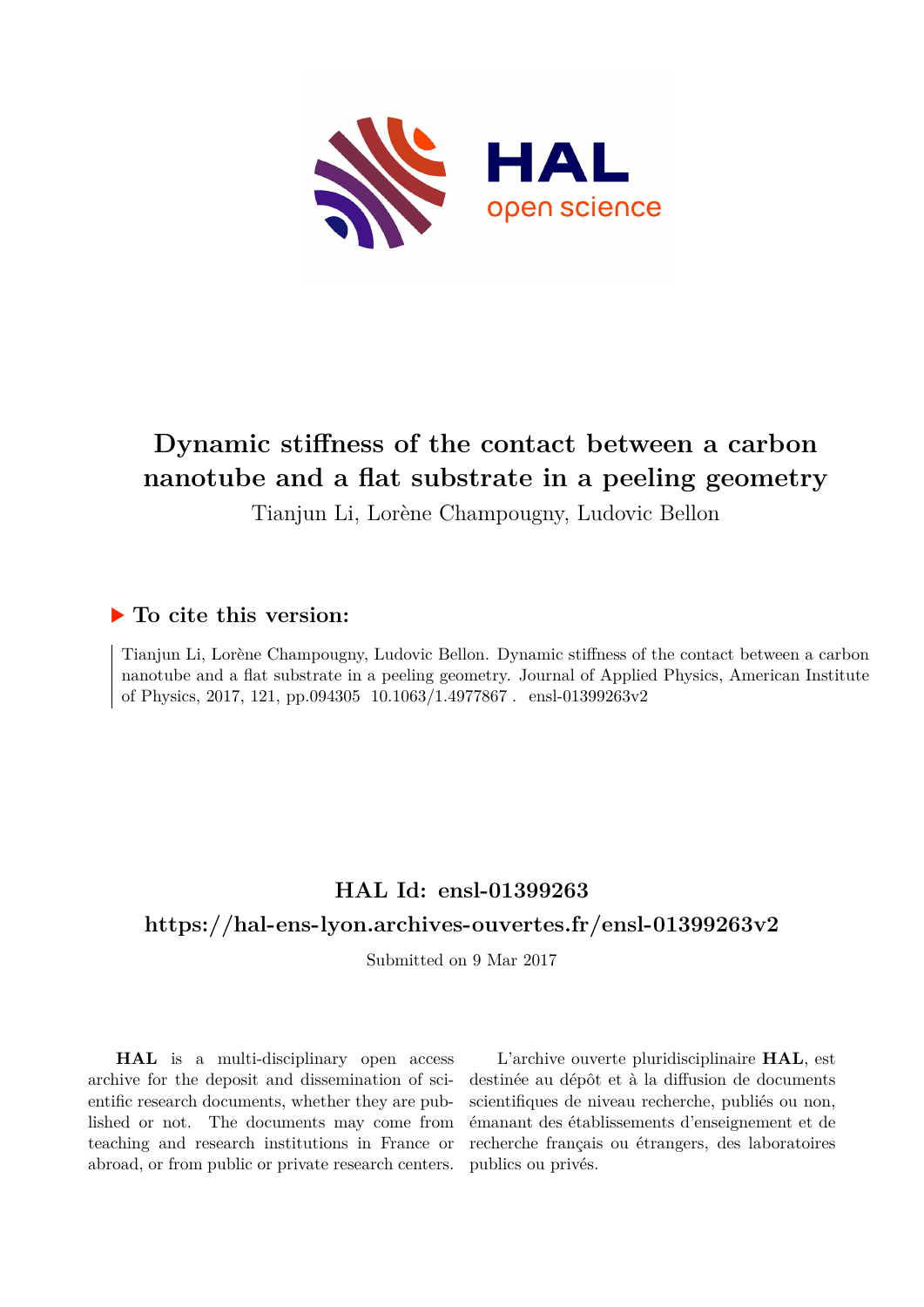# Dynamic stiffness of the contact between a carbon nanotube and a flat substrate in a peeling geometry

Tianjun Li  $(\overline{\text{2E}})$ ,<sup>1</sup> Lorène Champougny,<sup>2,3</sup> and Ludovic Bellon<sup>2, a)</sup>

<sup>1)</sup>Key Laboratory of Computer Vision and System (Ministry of Education), Tianjin University of Technology, Tianjin, 300384, P R China

 $^{2)}$ Univ Lyon, Ens de Lyon, Univ Claude Bernard, CNRS, Laboratoire de Physique, F-69342 Lyon, France

3)Present address: ESPCI Paris, PSL Research University, CNRS, Gulliver, IPGG, 6 rue Jean Calvin, 75005 Paris, France

(Dated: 9 March 2017)

We study the physics of adhesion and the contact mechanics at the nanoscale with a peeling experiment of a carbon nanotube on a flat substrate. Using an interferometric atomic force microscope and an extended force modulation protocol, we investigate the frequency response of the stiffness of the nano-contact from DC to 20 kHz. We show that this dynamic stiffness is only weakly frequency dependent, increasing by a factor 2 when the frequency grows by 3 orders of magnitude. Such behavior may be the signature of amorphous relaxations during the mechanical solicitation at the nano-scale.

## I. INTRODUCTION

At the nanometer scale, the interaction between objects can be quite different from what expected at the macroscopic level: the large surface to volume ratio amplifies the effects of some phenomena, such as the Van der Waals forces. Adhesion is therefore ubiquitous, and impacts on the mechanical interaction between nanoobjects. It has for instance a strong influence in atomic force microscopy  $(AFM)^1$ , where a nanometric tip is used to measure the topography by scanning a surface at constant interaction. It also drives the behavior of nanoparticules, nano-wires or nano-tubes in contact with a substrate<sup>2</sup> . Quantifying adhesion processes is thus important to understand the physics in the nano-world.

Atomic force microscopy, thanks to its ability to apply and measure forces and displacements in the nN and nm range respectively, is a first-choice tool to explore nano-mechanics. For example, the AFM has been successfully used to characterize the adhesion of one dimensional nano-object, such as carbon nanotubes $3-6$ . In particular, in peeling experiments, one measures the force while the nanotube is pulled from a flat substrate<sup> $7-14$ </sup>. The force versus distance curve displays a signature specific to this peeling process, and can be used to extract the energy of adhesion between the nano-object and the surface. Scanning electron microscopy has also been used to substantiate those conclusions by confirming the geometry of the contact during peeling<sup>10,11,15,16</sup>.

These peeling experiments are however restricted to the quasi-static mechanical behavior of the contact, since the time scales probed are of the order 1 s. In this article, we explore the dynamic response of the contact, which can be quite different. Indeed, in previous works $^{13,14}$ , we showed that at frequencies higher than 10 kHz, the adhesion processes can be considered as frozen: the nanotube

has no time to adhere to (or detach from) the substrate, leading to a dynamic stiffness which is greater than the static one. We are therefore interested in probing the intermediate frequency range: does any characteristic time scale govern this dynamic behavior ? What are the physical processes associated to this "freezing" of the adhesion ?

To explore this frequency range, we will extend one mode of operation of AFM, generally referred to as *force*  $modulation<sup>17</sup>$ . In this mode, one adds a small amplitude sinusoidal oscillation to modulate the force while the tip is in contact with the sample. Using an adequate model of the rheological behavior of the sample, the response of the AFM probe at this frequency leads to the ability of mapping rheological properties at the nanometer scale. In our case, such force modulation is tricky in two aspects. First, the amplitude of the modulation has to be extremely small to probe the linear response of the nanotube. Second, several frequencies should be measured at the same time, since the precise contact configuration can vary between successive experiments. We will introduce a protocol to address those two points, and measure the frequency behavior of the dynamic stiffness of the contact.

This article is organized as follows: in part II, we first describe the experiment and the quasi-static force curve measurements, leading to the characterization of the adhesion energy between an individual carbon nanotube and a substrate of mica. In part III, we study the dynamic stiffness, either using a thermal noise analysis of the AFM probe during the peeling process, or performing extended force modulation experiments. In the last part, we discuss the experimental results and suggest some physical interpretation of the weak frequency dependence of the dynamic stiffness of the contact.

a)Electronic mail: ludovic.bellon@ens-lyon.fr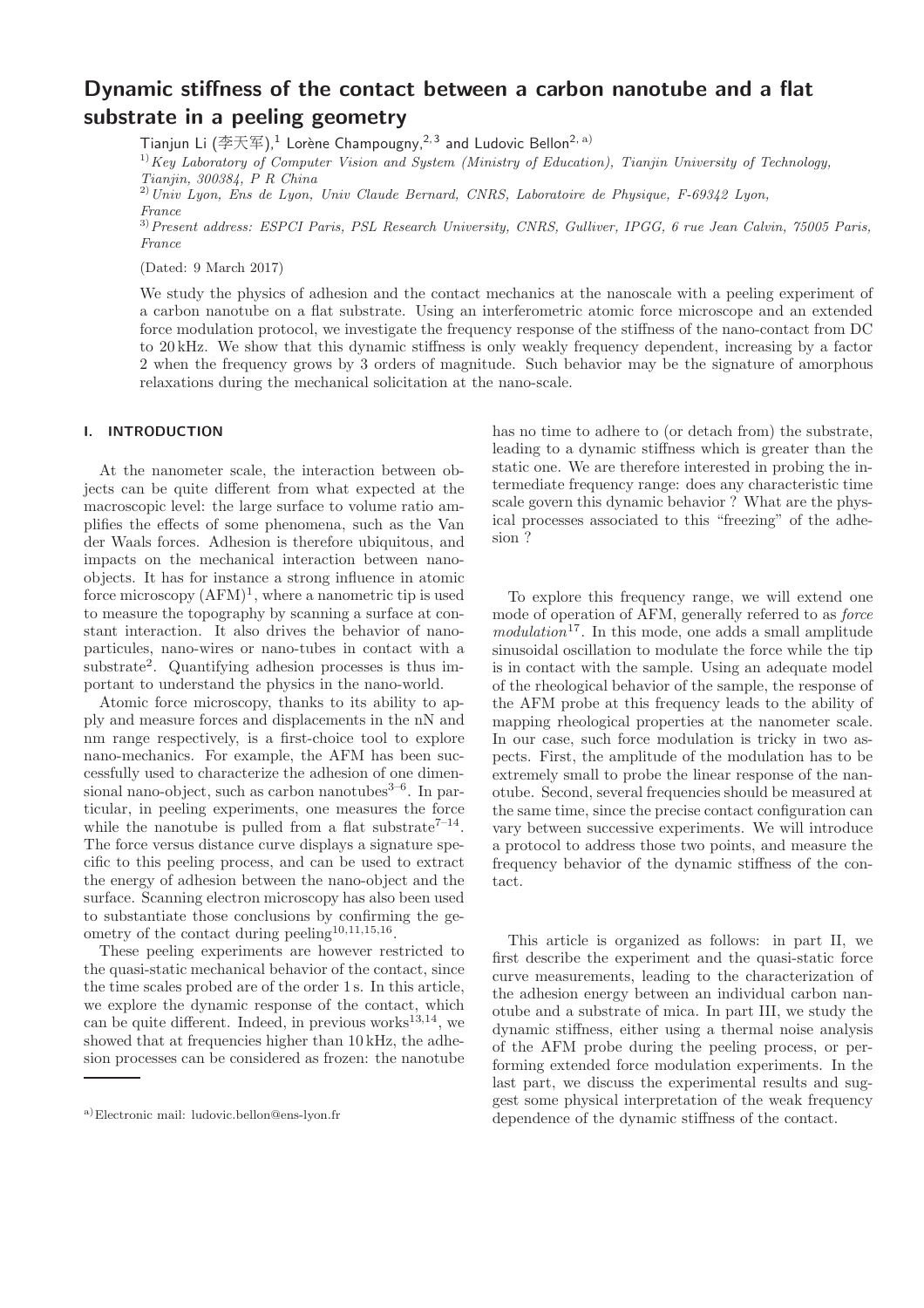## II. QUASI-STATIC FORCE MEASUREMENTS

The nanotubes are grown directly<sup>18</sup> at the tip apex of AFM probes by Chemical Vapor Deposition (CVD): the bare silicon cantilevers are fully dipped into the catalyst solution, then gently dried in a nitrogen flux before being placed in the furnace. CNTs grow everywhere on the cantilever, and around 1 in 3 cantilevers has a CNT at the  $tip^{14}$ . A typical sample is shown by the SEM (Scanning Electron Microscopy) image of figure 1(a). Growth parameters are tuned to produce mainly single wall CNTs, but the effective sample may slightly differ from this goal. It may consist of a bundle of a few single wall nanotubes, carry a significant amount of amorphous  $\text{carbon}^{19}$ , or be a few-wall nanotube. No TEM (Transmission Electron Microscopy) images are available for our samples, since they tend to break during extensive testing, and thus no a posteriori imaging can be performed.

In the experiments, the nanotube is pushed against a flat mica substrate, as shown in the schematic diagram of figure 1(b). The translation of the substrate is performed with a piezo translation platform (Physik Instrumente -PI P527.3) operated in closed loop, featuring an accuracy of 0.3 nm rms thanks to its embedded capacitive sensor. We measure the deflection d of the AFM cantilever with a home-made highly sensitive quadrature phase differential interferometer, which detects the optical path difference between the sensing beam (focused on the cantilever tip) and the reference beam (focused on the static base)<sup>20–22</sup> — see sketch in figure  $1(b)$ . The deflection d and the sample vertical position  $z_s$  are simultaneously recorded with high resolution acquisition cards (National Instruments — NI-PXI-446x) at 200 kHz.

With both  $z_s$  and d being calibrated, using a proper definition of the origins  $(z_{c0}, z_{s0})$  we can compute at any time the compression of the nanotube:

$$
z_c = z_s - d\cos\theta\tag{1}
$$

where  $\theta = 15^{\circ}$  accounts for the inclination of the cantilever with respect to the substrate. With the hypothesis that the horizontal forces acting on the nanotube are negligible, we can also compute the vertical force acting on the nanotube  $^{13,14}\!$  :

$$
F = -\frac{k_0}{\cos \theta} d \tag{2}
$$

with  $k_0$  the static stiffness of the AFM cantilever (calibrated from its thermal noise $^{23}$ ). Using compression instead of sample position allows us to take into account the compliance of the cantilever, thus to focus on the nanotube properties only in the force versus compression curves. In the following, we will drop  $\cos \theta$  when writing the equations to ease their reading (thus taking  $\theta = 0^{\circ}$ , but taking into account this small correction is straightforward and has been done during the data analysis. Figure 1(c) reports the sketch the simplified model.

An example of a force curve is plotted in figure 2(a). It presents a strong hysteresis due to the adhesion between



a soft CNT grown directly on an AFM tip. The nanotube length is  $L_c \sim 500 \text{ nm}$ . (b) When the nanotube is pressed almost perpendicularly against a mica surface  $(\theta = 15^{\circ})$  inclination of the AFM cantilever with the substrate), part of the nanotube adheres to the surface due to Van der Waals interactions. The shape of the CNT is fixed by an equilibrium between the adhesion of the part in contact and the bending of the free standing part of the nanotube. From the measurement of the AFM cantilever deflection  $d$  (using differential interferometry<sup>20</sup>) and sample position  $z_s$ , the force F acting on the nanotube and its compression  $z_c$  can be recorded. (c) The system is modeled by the effective mass  $m$  of the cantilever being connected to two springs: the cantilever (spring constant  $k_0$ ) attached to the static reference, and the nanotube in contact with the substrate (effective stiffness  $k_c$ ). The sketch corresponds to the simplified equation where  $\theta = 0^{\circ}$  and the origins are defined such as  $z_{c0} = z_{s0} = 0$ .

approach and retraction, with a plateau-like behavior of the force during retraction: this is the signature of an adhesion and peeling process of the nanotube on the surface<sup>13,14</sup>. The steep evolution at the largest compression corresponds to a hard contact between the AFM tip and the substrate, while the jumps between different plateaus during retraction are the signatures of defects in the nanotube. The shape of this force curve is robust to a few hundred cycles, showing an excellent reproducibility for different landing positions on the mica substrate. Other nanotubes present very similar features, except for the position of defects along their length which is naturally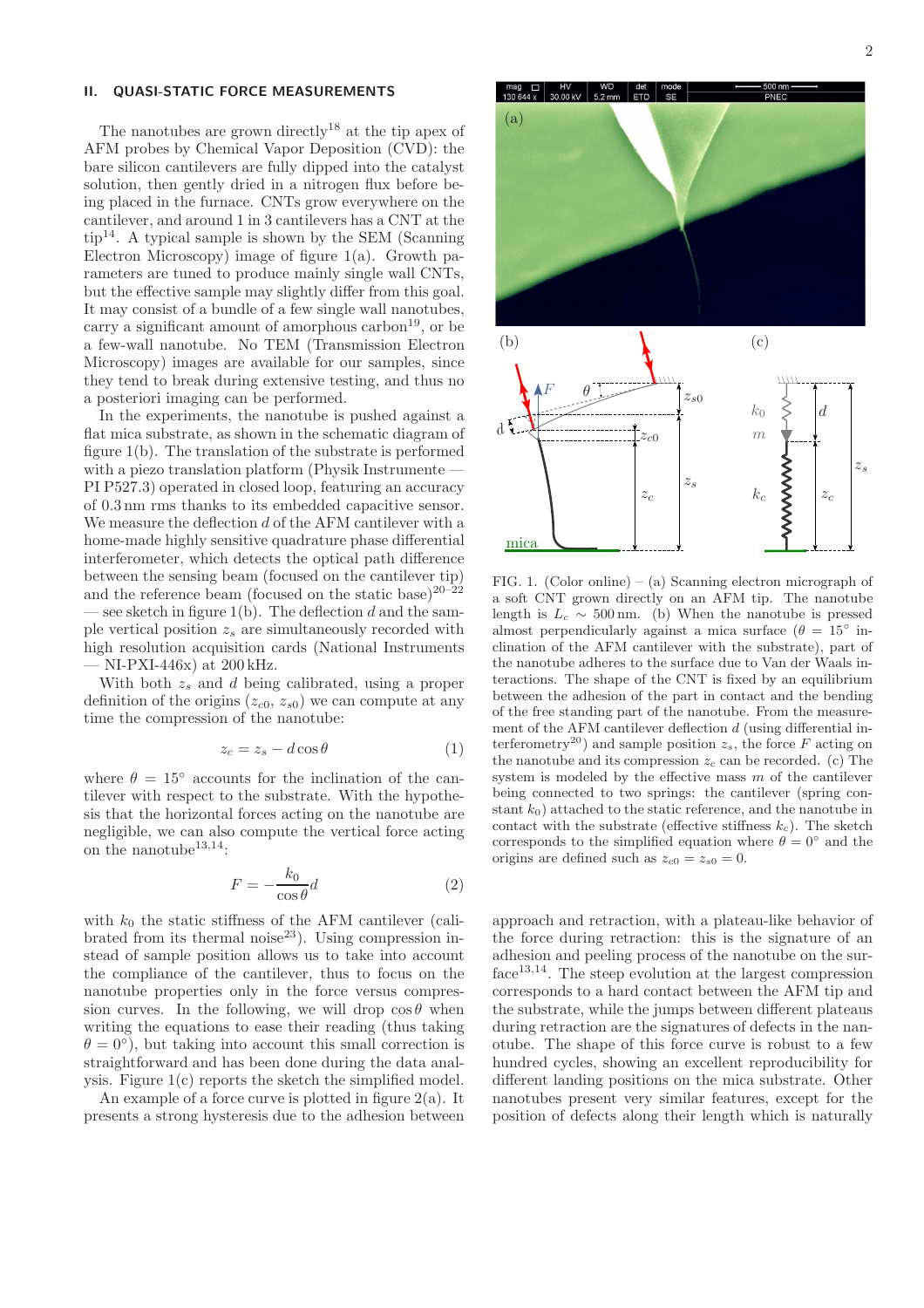

FIG. 2. (Color online) – (a) Force  $F$  of a CNT as a function of its compression  $z_c$  on a mica substrate. A strong hysteresis, due to the adhesion can be noted between approach (blue) and retraction (yellow/red). Plateaus in the force curve are characteristic of a peeling process<sup>13</sup>. (b) The ramp is designed to probe specifically the peeling configuration corresponding to compressions  $z_c$  between 160 nm and 260 nm during retraction. (c) As shown by the PSD of the deflection  $S_d$ , the thermal noise of the cantilever allows the measurement of the additional stiffness due to the contact: the resonant frequency is higher (red) when the nanotube is in contact with the substrate than before contact (blue).

specific to each sample.

We focus our attention here on the longest force plateau during retraction of this nanotube, for compressions  $z_c$  ranging between 160 nm and 260 nm. We therefore use a non uniform approach and retraction speed to enhance the resolution in this area of interest, with a slow ramp at  $0.1 \,\mathrm{\upmu m/s}$ , as shown in figure 2(b). The force curve in this range of compression, though presenting some deviations to a perfect plateau, is rather flat: the local slope of the quasi-static force versus compression fluctuates around zero with a maximum slope below  $3 \times 10^{-2}$  N/m. The quasi-static stiffness of the nanotube in contact with the sample, defined by this slope, is thus close to zero in average:  $k_{OS} = dF/dz_c = (4 \pm 22) \text{ mN/m}$ (mean and standard deviation).

## III. CONTACT DYNAMIC STIFFNESS

As the compression ramp is sufficiently slow, we stay long enough around any compression  $z_c$  to measure a spectrum of the deflection driven by the cantilever thermal noise or to probe the frequency response of the contact. The force acting on the AFM tip is no longer due to the deflection of the cantilever alone, since the nanotube touching the surface has to be considered as well. The mechanical oscillator (the first mode of cantilever) experience an effective stiffness  $k_0 + k_c$ , shifting its resonance angular frequency<sup>24</sup> from  $\omega_0$  to  $\omega_c$ , as illustrated in figure  $2(c)^{13,14,25}$ . Dissipation is neglected in the following since the quality factor of the resonances is always large, above 20 at worse.

Let us model the system as sketched in figure  $1(c)$ : the cantilever's dynamics is that of a simple harmonic oscillator (SHO, effective mass  $m$ , stiffness  $k_0$ ), while the nanotube in contact with the substrate adds a stiffness  $k_c$ . The equation of motion of the tip can be written in the time space as:

$$
m\ddot{d} = F_{\text{ext}} - k_0 d + k_c z_c \tag{3}
$$

where  $F_{\text{ext}}$  is an hypothetical external force acting on the tip. Moreover, the compression of the nanotube  $z_c$  and the deflection of cantilever  $d$  are linked by

$$
z_c = z_s - d \tag{4}
$$

Let us study two different cases, depending on whether  $z_s$  is constant or externally driven.

#### A. Quasi-static thermal noise measurement

If  $z_s$  is constant (the substrate is static — or quasistatic), the equation of motion (3) reads in the Fourier space:

$$
(k_0 + k_c(\omega) - m\omega^2)d(\omega) = F_{\text{ext}}(\omega)
$$
 (5)

In this last equation, we explicitly allow  $k_c$  to depend on frequency, but as the resonance is sharp enough, only its value close to the resonance matters to accurately describe the thermal noise peak. This equation thus corresponds to a simple harmonic oscillator of mass m and stiffness  $k_0 + k_c(\omega_c)$ . The SHO parameters (mass, stiffness) are linked to the resonance frequency by the usual relation:

$$
m\omega_0^2 = k_0 \tag{6}
$$

$$
m\omega_c^2 = k_0 + k_c(\omega_c) \tag{7}
$$

We can thus easily compute the contact stiffness  $k_c$  from the angular frequency  $\omega_c$  of the resonance<sup>13,14,25</sup>:

$$
k_c(\omega_c) = k_0 \left[ \left( \frac{\omega_c}{\omega_0} \right)^2 - 1 \right]
$$
 (8)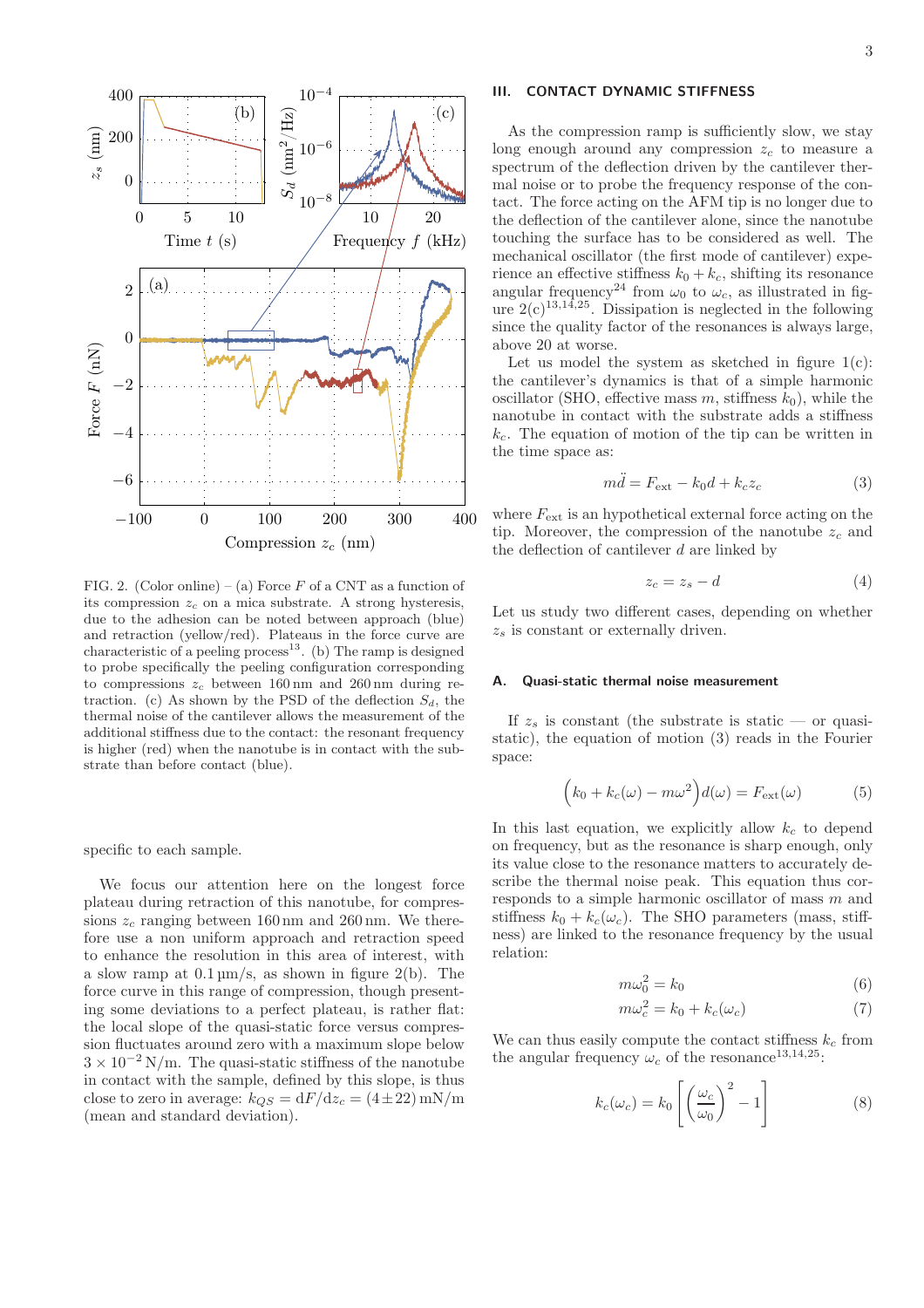

FIG. 3. (Color online) – (a) Position dependence of the quasistatic force. (b) Contact stiffness: quasi-static (Qs.), dynamic from response measurement (at 160 Hz, 1.6 kHz and 10 kHz) and from thermal noise analysis  $(f_c)$ . The dynamic stiffness is higher than the quasi-static one, and is almost constant on the force plateau. Some small variation are visible along the nanotube length though, they are correlated between force and stiffness: the larger the adhesion, the larger the dynamic stiffness.

The resonance frequency is measured from the noise spectrum of the cantilever<sup>13,14,25</sup>: the power spectrum density (PSD) of the fluctuations of deflection, induced by the thermal noise random forcing, is sharply peaked at  $\omega_c$ , as illustrated in figure 2(c). During the quasi-static ramp, we compute the PSD on a 0.4 s sliding time window, thus corresponding to only a 4 nm vertical translation of the sample. Using the procedure described above, we report figure 3(b) the measured values of the stiffness  $k_c(\omega_c)$  of the contact as a function of the nanotube compression  $z_c$ . On the force plateau probed here, with this nanotube, we see that  $k_c$  values at resonance are independent of the compression  $z_c$ , thus quite flat:  $k_c(\omega_c) = (108 \pm 12) \,\text{mN/m}$  (mean and standard deviation). This result contrasts singularly with the quasistatic measurement:  $k_{QS} = (4 \pm 22)$  mN/m.

#### B. Dynamic measurements

Thermal noise is a powerful tool to probe the contact dynamics, however it is limited to the resonant frequency of the micro-mechanical oscillator. To bridge the gap in the values of the contact stiffness between the quasi-static and the resonance conditions, we use an extended force modulation strategy: we shake the substrate vertically and test the response of the nanotube/substrate contact at various frequencies between 10 Hz and 10 kHz. The substrate translation stage being too massive to reach such high frequencies, we mount the mica surface on an additional dedicated small piezo actuator (Physik Intrumente — PICMA PL055,  $5 \text{ mm} \times 5 \text{ mm} \times 2 \text{ mm}$ , with an unloaded resonance above 300 kHz). The response function of this fast piezo to the driving voltage is calibrated using a stiff AFM probe in hard contact with the surface. It is flat at 16 nm/V in the frequency range probed here. From the driving voltage, we thus know precisely the induced displacement  $z_s(\omega)$ : our resolution is equivalent to that given by the interferometer, far beyond the sensor embedded in the translation stage. We can finally measure the response function  $\chi(\omega)$  of the deflection  $d(\omega)$  to  $z_s(\omega)$ . Using equations 3 and 4 with  $F_{\text{ext}} = 0$ , we easily get

$$
\chi(\omega) = \frac{d(\omega)}{z_s(\omega)} = \frac{k_c(\omega)}{k_0(1 - \omega^2/\omega_0^2) + k_c(\omega)}\tag{9}
$$

This equation is transformed to express the dynamic stiffness as a function of the measured response function  $\chi(\omega)$ :

$$
k_c(\omega) = \frac{\chi(\omega)}{1 - \chi(\omega)} k_0 \left(1 - \frac{\omega^2}{\omega_0^2}\right) \tag{10}
$$

To evaluate  $k_c(\omega)$  for different compression values of the nanotube during peeling, we add the periodic driving of  $z_s$  on a ramp equivalent to that of used to test quasi-static and thermal noise properties of figure 2(b). This periodic driving is designed as the sum of 16 sinusoids at frequencies approximately logarithmically spaced between 10 Hz to 10 kHz, each having an amplitude of 0.1 nm rms (see figure 4). The response function  $\chi(\omega)$  is then evaluated as the ratio of the Fourier transforms of the measured data  $(d \text{ and } z_s)$ , at the driving frequencies only, each FFT being performed on a small 0.4 s sliding time window<sup>26</sup>. This strategy allows one to measure the response function in the whole frequency range in a single approach-retract cycle, avoiding any question about the reproducibility of the precise peeling configuration encountered during successive cycles if one had to test only one frequency at a time. Frequencies smaller than 10 Hz were too noisy to be useful (they would require slower ramps to test each compression longer), and above 10 kHz the transfer function of the piezo is not flat enough to ensure precise measurements. Moreover by staying below 10 kHz we avoid any overlap with the natural thermal noise which is peaked around 17 kHz with a rms amplitude of 0.1 nm, we thus keep a sufficient signal to noise ratio for each sinusoidal driving.

The result of this process is plotted on figures 3 to 5:  $k_c$ as a function of nanotube compression for a few different frequencies in figure  $3(b)$ , as a 3D plot versus compression and frequency in  $4(a)$ , and its mean value for every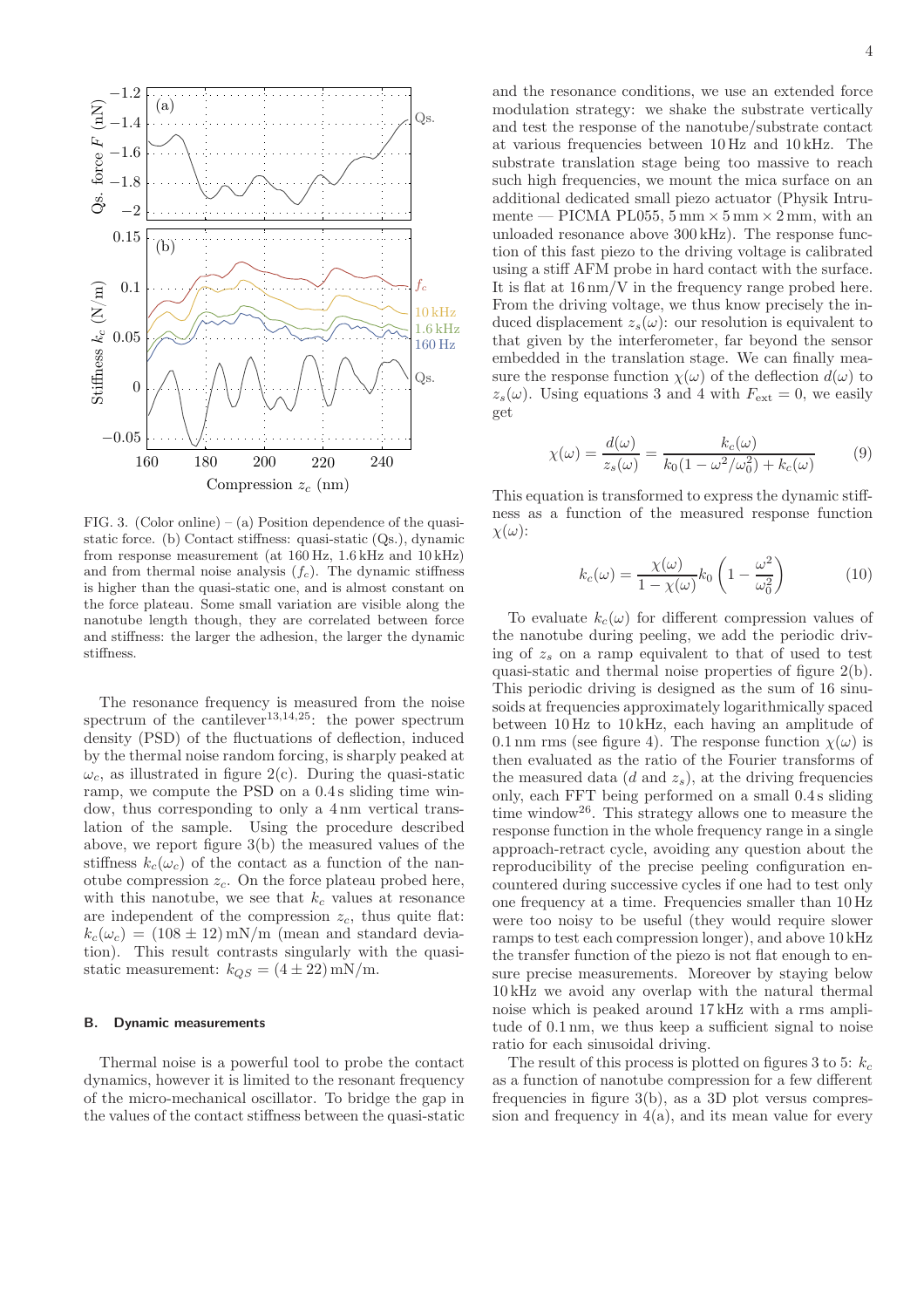

FIG. 4. (Color online) – (a) Frequency and position dependence of the contact stiffness from the response measurement. (b) During the slow peeling ramp, a small amplitude vertical oscillation is applied to the sample: it consists in the sum of 16 sinusoids from 10 Hz to 10 kHz of 0.1 nm rms amplitude. (c) At the excitation frequencies (evidenced with filled circles on the PSD of the excitation), the response function  $\chi(\omega)$  from this applied oscillation to the deflection of the cantilever is measured and translated into the equivalent contact stiffness.  $k_c(\omega)$  depends slightly on the position along the nanotube, and is slowly increasing with frequency.

compression as a function of frequency in figure 5. From these figures, we first observe that, at each frequency, the stiffness is roughly constant (the standard deviation is around  $10\%$  of the mean value). The small variations with compression are correlated at every frequencies and linked to the value of the adhesion force: the larger the adhesion, the larger the dynamic stiffness. The behavior with frequency is also quite weak: the stiffness grows steadily by a factor of 2 when the frequency spans 3 orders of magnitude. The value at high frequency tends to that predicted by the thermal noise analysis, and the low frequency trend is compatible with a zero stiffness for a quasi-static driving.



FIG. 5. (Color online) – Frequency dependence of the average contact stiffness. Averaging the stiffness along the positions on the force plateau, we get this slowly increasing behavior of  $k_c$  as a function of frequency (blue circles): it doubles when f increases by 3 orders of magnitude. No characteristic time scale is evidenced on this curve, which can be fitted by a power law with a small exponent  $(\propto f^{0.1})$ , black dashed line). The high frequency behavior is compatible with the thermal noise estimation of  $k_c$  at resonance (from the resonance frequency shift, red diamond). The low frequency behavior as well is compatible with the quasi-static estimation of the stiffness near 0 (gray triangle). Note that the quasi-static point should be placed at  $f = 0$ , which cannot be seen on this logarithmic scale, so the reported point should be understood as the limit for  $f \to 0$ . Error bars correspond to one standard deviation in the average over position along the nanotube compression. Larger uncertainties around 100 Hz are due to a slightly higher environnemental noise in this frequency range, degrading the signal to noise ratio of the minute solicitation we are applying.

#### IV. DISCUSSION AND CONCLUSION

When the nanotube is close to the substrate, it tends to adhere and maximize its contact length. An equilibrium spatial shape balancing the adhesion energy of the adhered part and the bending energy of the free standing part is reached. For a long nanotube free of defect, this equilibrium translates into a force plateau in the force versus compression curve. This force plateau should thus correspond to a zero spring constant during the contact: the force doesn't depend on the position, thus no stiffness is expected. However, as evidenced by the thermal noise analysis, the resonance frequency of the AFM probe is higher during the peeling than when there is no contact. This behavior can be understood as adhesion and peeling being "slow" processes: at the resonant frequency (over 10 kHz), if the contact between the nanotube and the substrate is seen as "frozen", then the free standing part of the nanotube is clamped on each side, and has a non zero stiffness. The question arising from this picture is then to understand what could impede the nanotube to relax quickly when it is retracted from or approached to